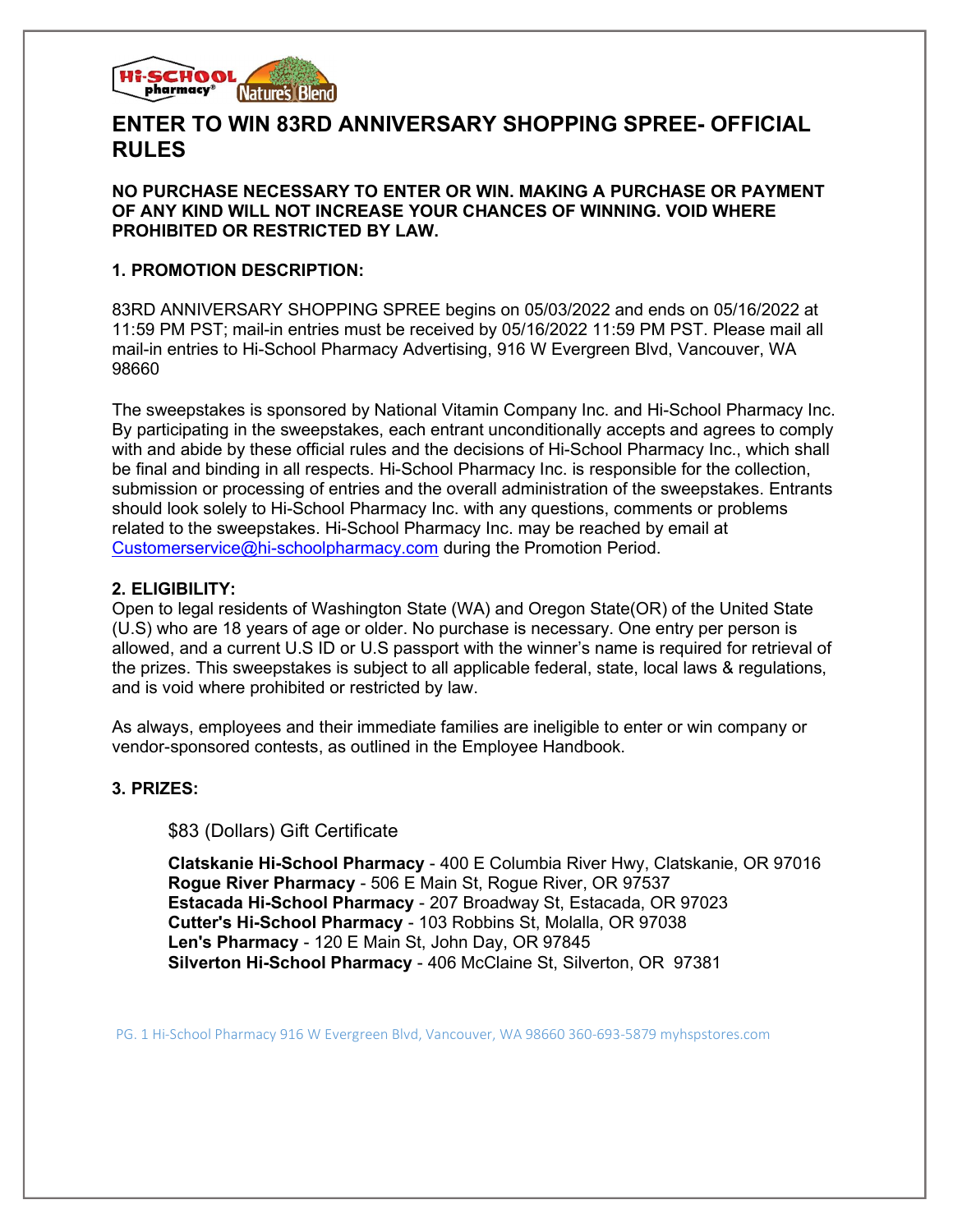

Independence Hi-School Pharmacy - 1357 Monmouth St, Independence, OR 97351 Minnehaha Hi-School Pharmacy - 3200 NE 52nd St, Vancouver, WA 98663

Only one prize per person will be awarded. Gift cards and gift certificates are subject to the terms and conditions of the issuer. Prizes cannot be transferred, redeemed for cash or substituted by winner. Hi-School Pharmacy Inc. makes no representation or warranty concerning the appearance, safety or performance of any prize awarded. Restrictions, conditions, and limitations may apply. Hi-School Pharmacy Inc. will not replace any lost or stolen prize items. All federal, state and/or local taxes, fees, and surcharges are the sole responsibility of the prize winner. Failure to comply with the Official Rules will result in forfeiture of the prize.

## 4. HOW TO ENTER:

Enter the sweepstakes during the Promotion Period online or by mail. The entry form can be found on the following website at https://myhspstores.com/enter-and-win/ .

Automated or robotic entries submitted by individuals or organizations will be disqualified. Internet entry must be made by the entrant. Any attempt by entrant to obtain more than the stated number of entries by using multiple/different email addresses, identities, registrations, logins or any other methods, including, but not limited to, commercial contest/sweepstakes subscription notification and/or entering services, will void entrant's entries and that entrant may be disqualified. Final eligibility for the award of any prize is subject to eligibility verification as set forth below. All entries must be posted by the end of the Promotion Period in order to participate. Hi-School Pharmacy Inc. database clock will be the official timekeeper for this sweepstakes.

#### 5. WINNER SELECTION:

The winner(s) of the sweepstakes will be selected in a random drawing from among all eligible entries received between 05/03/2022 - 05/16/2022 at 11:59 PM PST. The random drawing will be held by 05/24/2022 by Hi-School Pharmacy Inc., or its designated representatives, whose decisions are final. Odds of winning will vary depending on the number of eligible entries received.

#### 6. WINNER NOTIFICATION:

Winner will be notified by email/phone at the email address/phone number provided on the entry information approximately 05/24/2022 after the random drawing. The winner must pick up the prize at their store of entry. Potential winner must accept a prize by email/phone as directed by Hi-School Pharmacy Inc. within 1 week (7 days) of notification. Hi-School Pharmacy Inc. is not responsible for any delay or failure to receive notification for any reason, including inactive email account(s), technical difficulties associated therewith, or winner's failure to adequately monitor any email account.

Any winner notification not responded to or returned as undeliverable may result in prize forfeiture. The potential prize winner may be required to sign and return an affidavit of eligibility and release of liability, and a Publicity Release. No substitution or transfer of a prize is permitted except by Hi-School Pharmacy Inc.

Winner must pick up prize at the store location of their choice. Hi-School Pharmacy Inc. will not deliver or mail prizes.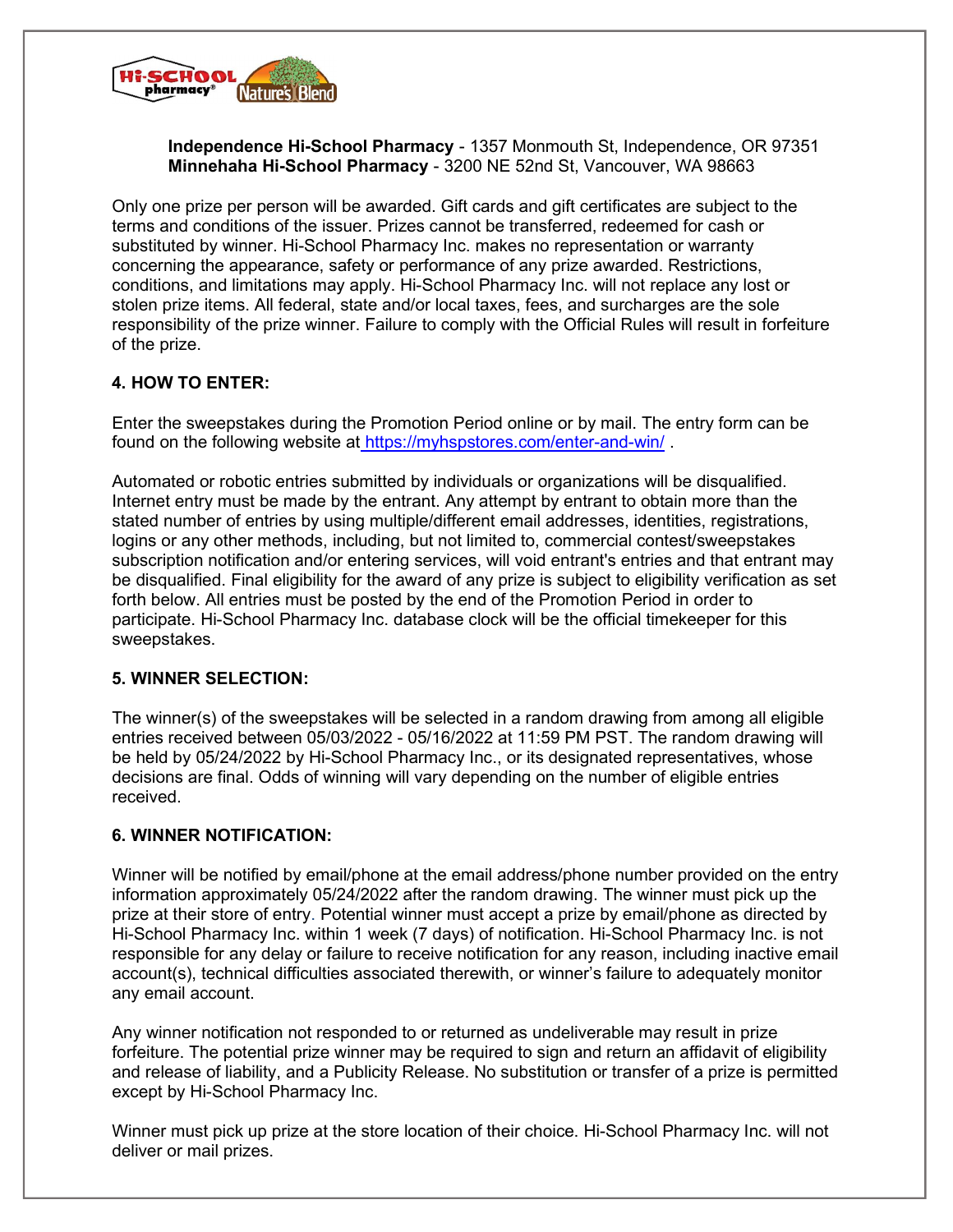PG. 2 Hi-School Pharmacy 916 W Evergreen Blvd, Vancouver, WA 98660 360-693-5879 myhspstores.com